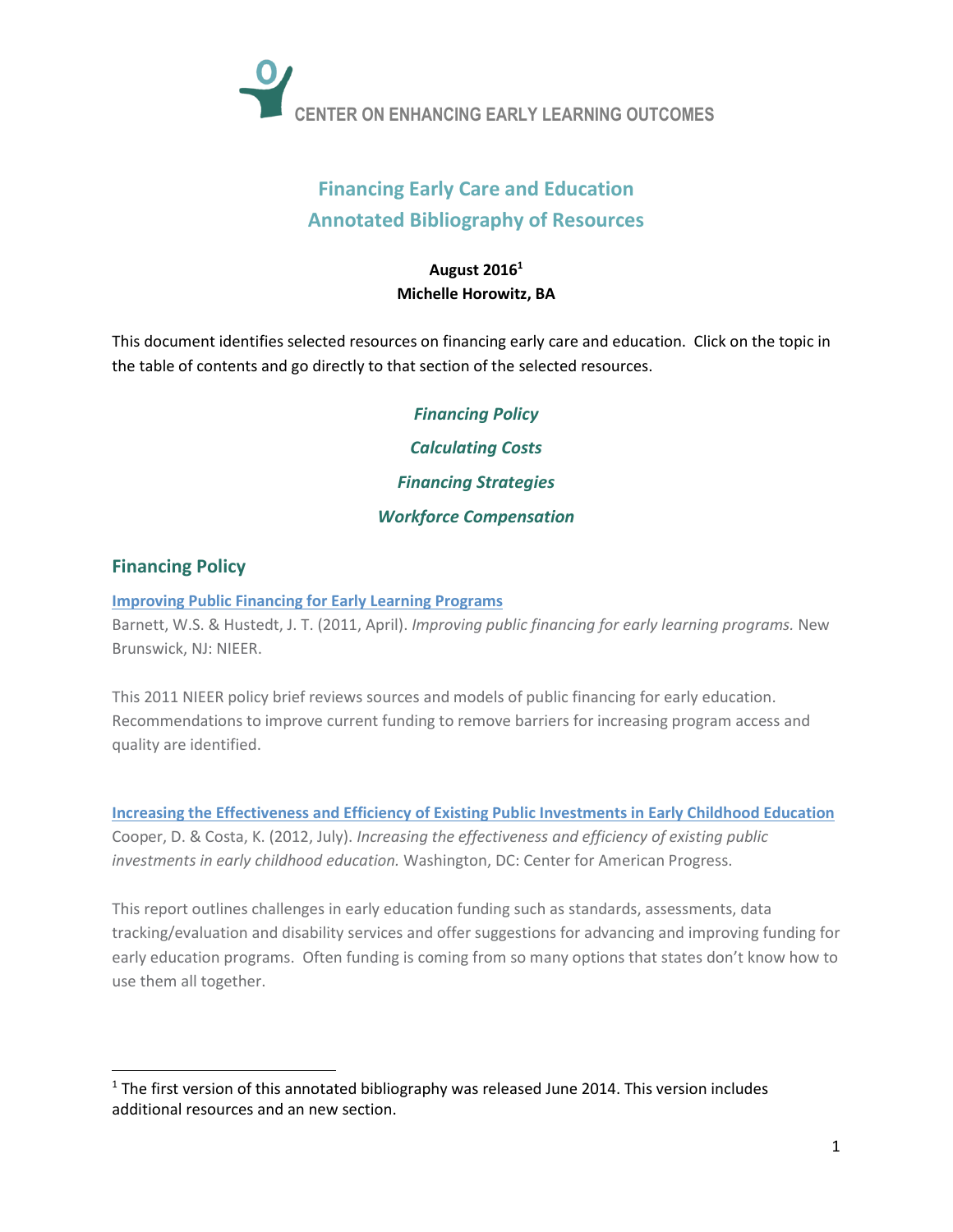

#### **[Smarter Reform: Moving Beyond Single-Program Solutions to an Early Care and Education System](http://www.earlychildhoodfinance.org/downloads/2006/MitchStonSmarterReform_2006.pdf)**

Stoney, L., Mitchell, A. & Warner, M.E. (2006). Smarter reform: Moving beyond single-program solutions to an early care and education system. *Community Development: Journal of the Community Development Society,* 37(2).

While many states focus on funding one aspect of preschool, the authors of this report argue that instead a range of investment strategies should be used by states as a commitment to high quality well rounded early childhood education systems.

# <span id="page-1-0"></span>**[Calculating Costs](#page-0-1)**

#### **[Costs of Preschool Quality Tool Webinar](http://ceelo.org/costs-of-quality-preschool-tool-webinar/)**

Center on Enhancing Early Learning Outcomes. (2016, July 19). Costs of preschool quality tool webinar.

Why Understanding the Costs of Preschool Quality is Important: A Webinar for Preschool Development Grantee States presents and demonstrates the use of the Cost of Preschool Quality Tool (CPQ) by the Center on Enhancing Early Learning Outcomes, an Excel based model that can be used at the state or district level to estimate the cost of expanding high quality preschool for 3 and 4 year olds.

#### **[How Much Does Quality Preschool Cost?](http://nieer.org/publications/nieer-working-papers/how-much-does-quality-preschool-cost)**

Barnett, W.S. & Robin, K.B. (2006, March). *How much does quality preschool cost?* New Brunswick, NJ: NIEER.

There is abundant evidence demonstrating that states should fund quality preschool programs. However, there is less research available to suggest how much funding is necessary for programs to achieve their desired effects. This NIEER report presents current state spending on preschool, identifies some aspects of programs that are clearly related to cost, and offers estimates of the state commitment necessary to achieve various levels of access and quality.

#### **[The Cost of High-Quality Pre-School](http://www.edlawcenter.org/assets/files/pdfs/publications/Cost_of_Preschool_in_NJ_2007.pdf) Education in New Jersey**

Belfield, C. & Schwartz, H. (2007, December). *The cost of high-quality pre-school education in New Jersey.* Newark, NJ: The Education Law Center.

This report calculates the full cost of providing well-planned, high quality pre-school for children in New Jersey, as required under Abbott vs. Burke (153 NJ 480 1998). The report finds that high-quality preschool is academically beneficial, and how much state expenditures are needed in order to determine the total cost of the service to the state.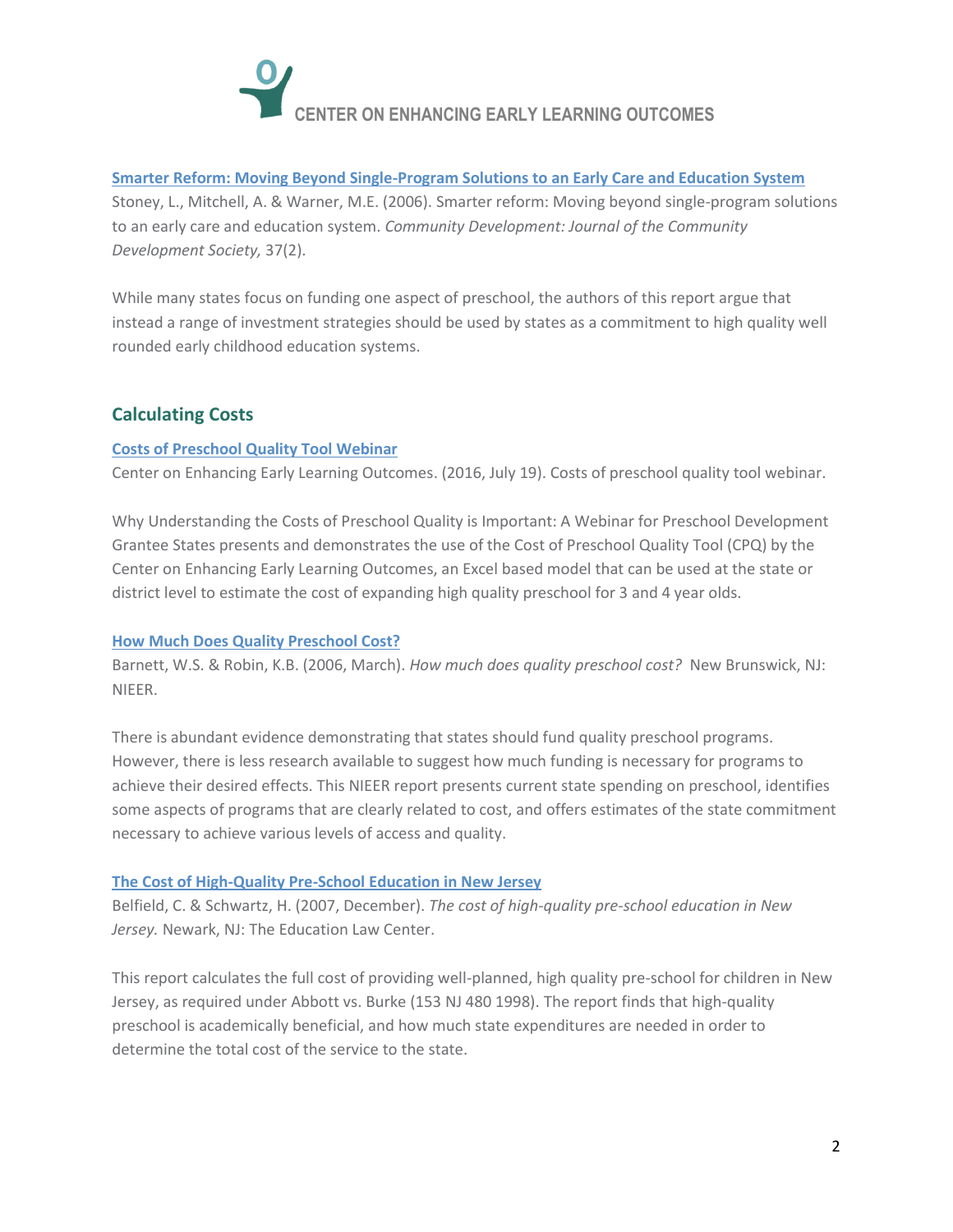

#### **[Lessons from Cost Modeling: The Link Between ECE Business Management and Program Quality](http://www.earlychildhoodfinance.org/downloads/2010/Lessons%20from%20Cost%20Modeling7.27.10.pdf)**

Alliance for Early Childhood Finance. (2010). *Lessons from cost modeling: The link between ECE business management and program quality*.

Using data from several states, this brief creates model center budgets that reflect the cost of operations at each level of the quality rating and improvement systems, as well as the national Educare standards.

## <span id="page-2-0"></span>**Financing Strategies**

#### **[Blending and Braiding Early Childhood Program Funding Streams Toolkit](http://qrisnetwork.org/resource/2013/blending-and-braiding-early-childhood-program-funding-streams-toolkit)**

Wallen, M. & Hubbard, A. (2013, November). *Blending and braiding early childhood program funding streams toolkit.* Chicago, IL: The Ounce of Prevention Fund.

Approaches to blending and braiding funding at the program level so service providers can use multiple funding sources to expand services for children. The toolkit identifies strategies used by Illinois, Pennsylvania, Oregon, and Washington.

#### **New! [Financing High-Quality Center-Based Infant-Toddler Care: Options and Opportunities](https://earlyeducatorcentral.acf.hhs.gov/sites/default/files/public/resources/Financing%20High%20Quality%20Center%20Based%20Infant%20Toddler%20Care%20Options%20and%20Opportunities.pdf)** Stoney, L. (2015). *Financing high-quality center-based infant-toddler care: Options and opportunities.*  Early Educator Central.

This report outlines strategies for financing early care and education services for infants and toddlers in market-based child care centers. Strategies will help policy makers, funders, ECE leaders and providers on financing care for infants and toddlers.

#### **[Inspiring Innovation: Creative State Financing Structures for Infant-Toddler Services](https://www.zerotothree.org/resources/1108-inspiring-innovation-creative-state-financing-structures-for-infants-and-toddlers)**

Cohen, J., Gebhard, B., Kirwan, A. & Lawrence, J. (2009). *Inspiring innovation: Creative state financing structures for infant-toddler services.* Zero to Three & The Ounce of Prevention Fund.

Innovative financing reforms in Illinois, Kansas, Nebraska and Oklahoma designed to leverage public and private funding to increase access to high quality services for infants and toddlers.

#### **New! [Local Funding for Early Learning: A Community Toolkit](http://financingtools.buildthefoundation.org/)**

NC Early Childhood Foundation. *Local funding for early learning: A community toolkit.* Raleigh, North Carolina: NC Early Childhood Foundation.

This online toolkit is a guide to using local revenue streams to expand early learning opportunities in local communities. The toolkit outlines how local governments are organized and funding streams used to fund early learning, as well as provide case studies of local early childhood initiatives and lessons learned in local financing efforts to start planning.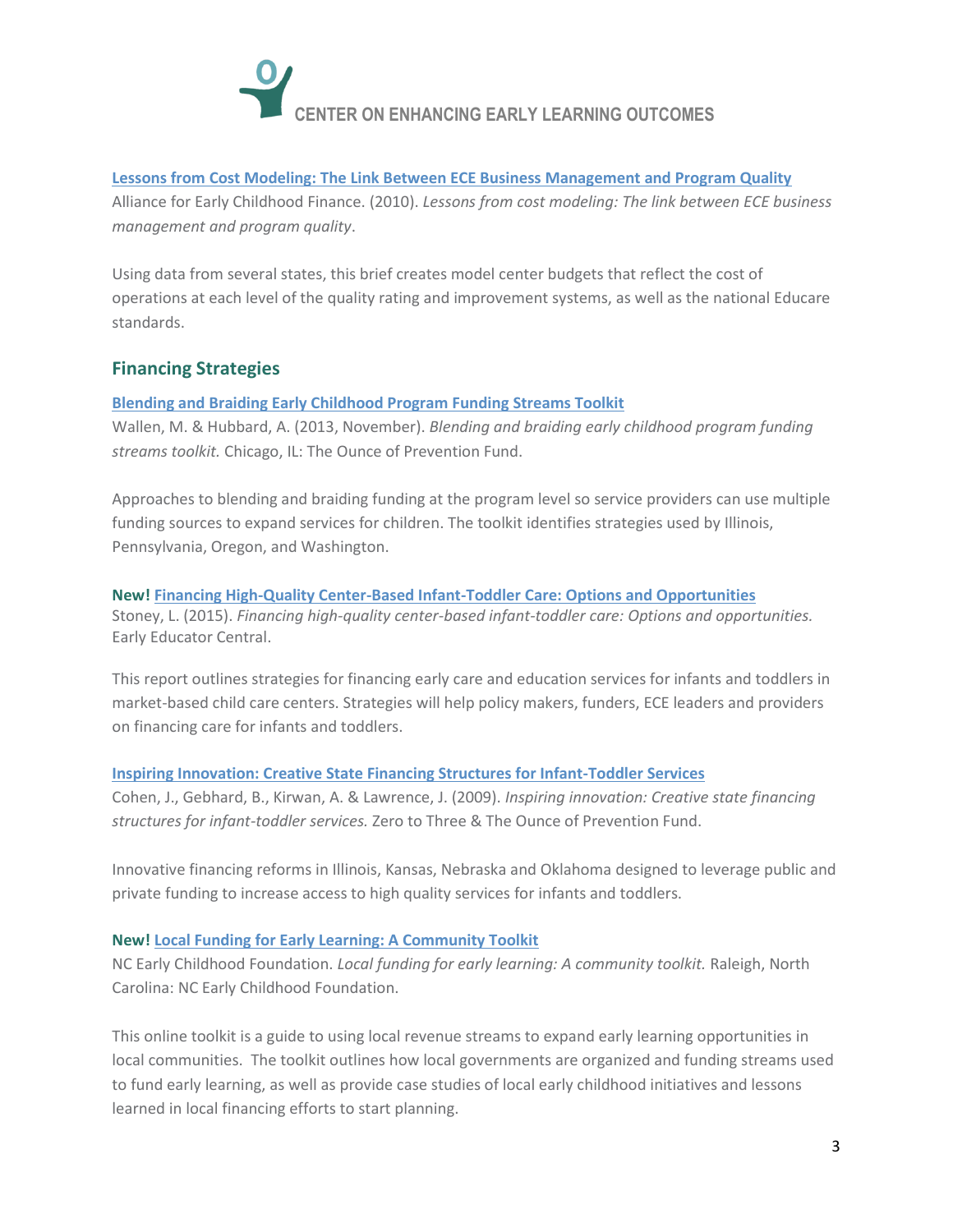

#### **[Pay for Success Financing for Early Childhood Programs: A Path Forward](http://www.payforsuccess.org/sites/default/files/pay_for_success_financing_for_early_childhood_program_0.pdf)**

Golden, M. & Waters, J. (2014, January). *Pay for success financing for early childhood programs: A path forward*. Greenville, South Carolina: Institute for Child Success.

This report analyses the feasibility of a pay for success model of financing early education and how it might affect early childhood interventions.

#### **[Shared Services: A Support Strategy for Race to the Top Early Learning Challenge](http://opportunities-exchange.org/wp-content/uploads/SharedServicesBrief-BUILD.pdf)**

Stoney, L. (2013, September). *Shared services: A support strategy for Race to the Top Early Learning Challenge.* Alliance for Early Childhood Finance.

Shared Service Alliances are networks of small early childhood education centers within a community that share costs to provide more high quality services. They offer many kinds of services to members and improve the business and management side of early childhood which has implications for state efforts to increase access to quality.

#### **[Social Impact Bonds: Overview and Considerations](http://www.clasp.org/resources-and-publications/publication-1/CLASP-Social-Impact-Bonds-SIBs-March-2014.pdf)**

Lower-Basch, E. (7 March, 2014). *Social impact bonds: Overview and considerations.* Washington, DC: CLASP.

Describes how social impact bonds and "pay for success" methods may be the new way to fund pre-K. The bonds must impact the program so that the programs meet specific targets and eventually private investors get a return on their investment by the government. This increases investments in prevention and has the potential of saving money.

#### **Tax Credits for [Early Care and Education: Funding Strategy in a New Economy](http://www.earlychildhoodfinance.org/downloads/2011/OpEx_IssueBrief_Tax_Final1.pdf)**

Blank, S. & Stoney, L. (June, 2011). *Tax credits for early care and education: Funding strategy in a new economy.* Opportunities Exchange.

Tax credits can be used to raise the quality of ECE services by using dollar for dollar reductions in tax liabilities owed by taxpayers. By linking these to quality improvement efforts and refund plans states can successfully fund ECE. See examples in Louisiana, Colorado, Oregon, and Pennsylvania.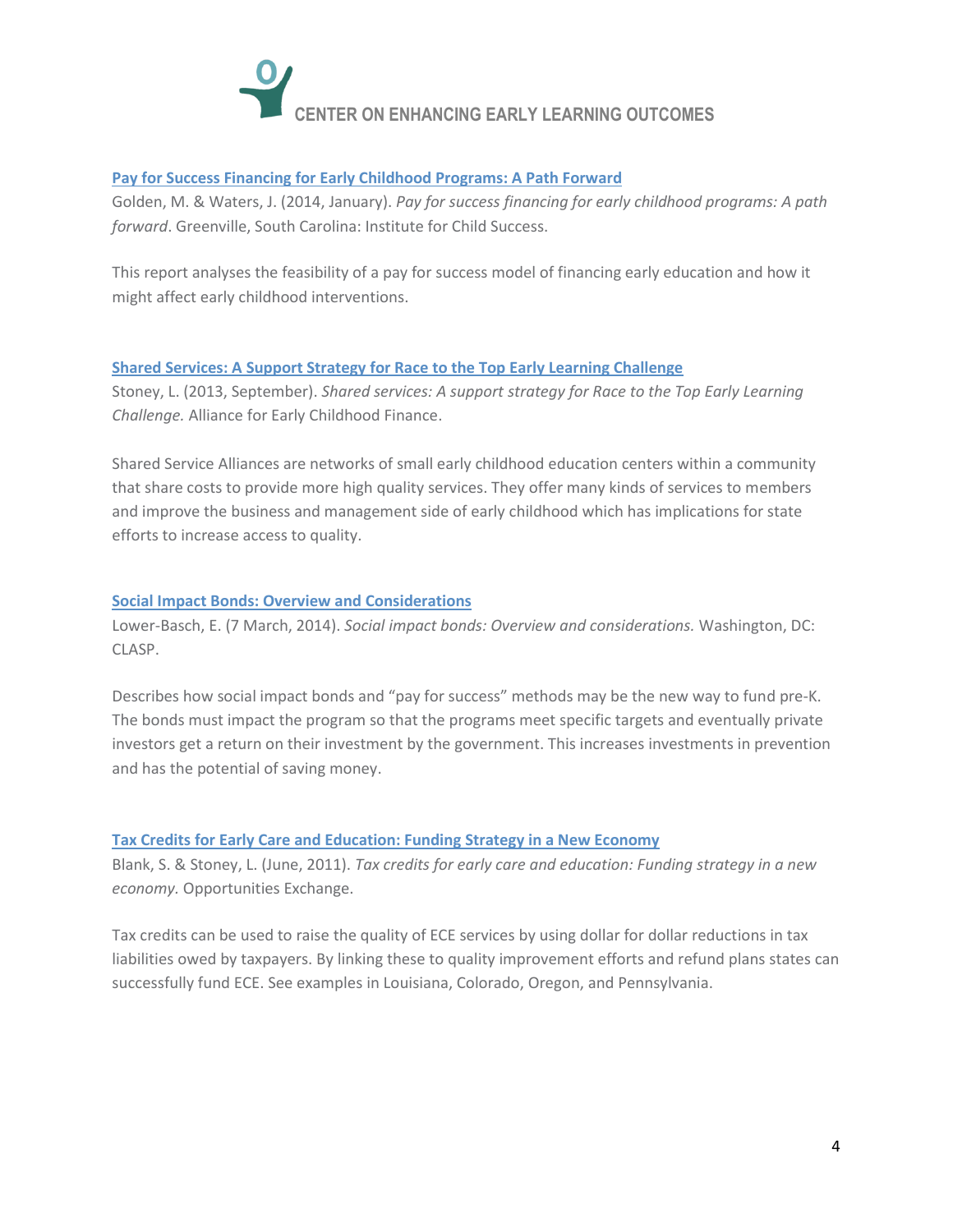

## <span id="page-4-0"></span>**Workforce Compensation**

#### **[Addressing Infant-Toddler Teacher Compensation](https://earlyeducatorcentral.acf.hhs.gov/sites/default/files/public/resources/Addressing%20Infant_Toddler%20Teacher%20Compensation.pdf)**

Whitebook, M.L., Austin, L.J.E & Amanta, F. (2015). *Addressing infant-toddler teacher compensation.* 

This report looks at teacher compensation in the infant-toddler field, where children might spend several hours out of their day with. As guidelines for the early childhood workforce begin to change, so too must policies for compensating these educators.

#### **[Early Care and Education Compensation and Policy Options for Louisiana](http://www.earlychildhoodfinance.org/downloads/2013/Early%20Care%20and%20Education%20Compensation%20and%20Policy%20Options%20for%20Louisiana%20v.%203.pdf)**

Stoney, L. (2013, August). *Early care and education compensation and policy options for Louisiana.*  Alliance for Early Childhood Finance

This report compares wages and benefits across market-based child care, school-based pre-k and Head Start programs in Louisiana. A range of policy options to help narrow the wage gap are discussed. Appendix A includes a summary of ECE compensation issues in other states.

#### **[High-Quality Early Learning Settings Depend on a High-Quality Workforce](http://www2.ed.gov/about/inits/ed/earlylearning/files/ece-low-compensation-undermines-quality-report-2016.pdf)**

U.S. Department of Health and Human Services, U.S. Department of Education. (2016). *High- quality early learning settings depend on a high-quality workforce.*

This report discusses the importance of supporting the early learning workforce to improve the quality of early childhood programs as well as ensure fair pay for teachers.

#### **[Low Wages = Low Quality: Solving the Real Preschool Teacher Crisis](http://nieer.org/resources/policybriefs/3.pdf)**

Barnett, W.S. (March, 2003). *Low wages = Low quality: Solving the real preschool teacher crisis.* New Brunswick, NJ: NIEER.

This policy brief discusses the importance of appropriate compensation policies for preschool teachers. This is essential to ensuring high quality programs for children. Policy recommendations include adequate funding for programs as well as increases in preschool teacher salaries and benefits.

# **[Worthy Work, STILL Unlivable Wages: The Early Childhood Workforce 25 Years After the National](http://cscce.berkeley.edu/files/2014/ReportFINAL.pdf)  [Child Care Staffing Study](http://cscce.berkeley.edu/files/2014/ReportFINAL.pdf)**

Whitebook, M., Phillips, D. & Howes, C. (2014). *Worthy work, still unlivable wages: The early childhood workforce 25 years after the national child care staffing study.* University of California, Berkeley: Center for the Study of Child Care Employment.

This report reflects on the current state of the early childhood workforce by looking at trends in wages, economic insecurity among teachers, the public costs of inadequate compensation, and policy efforts to improve teaching jobs.